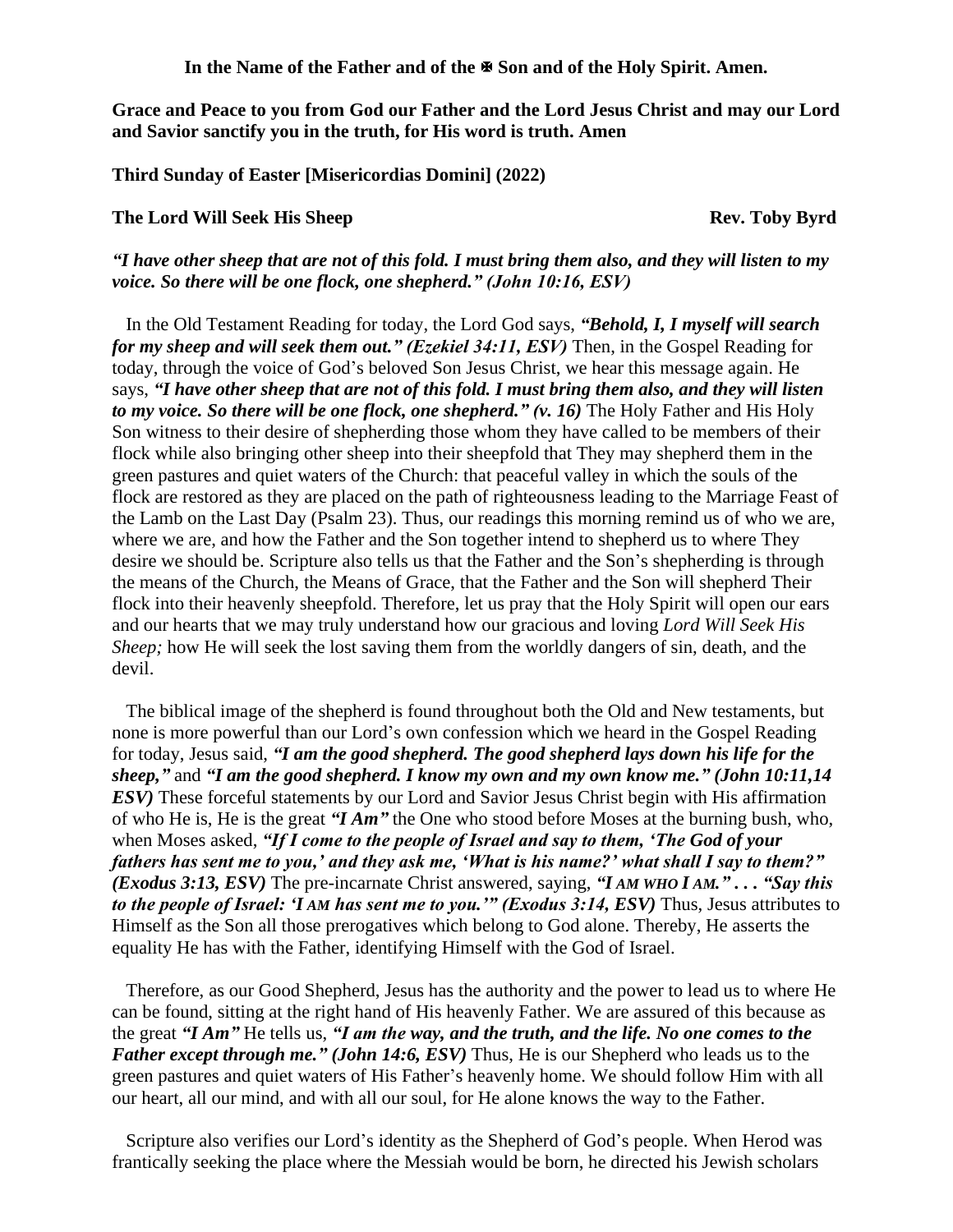and scribes to find him the answer. Searching the Scriptures, they found in the book of Micah, the prophecy of the birthplace for the Son of God. Thus, they told Herod, *"In Bethlehem of Judea, for so it is written by the prophet: "'And you, O Bethlehem, in the land of Judah, are by no means least among the rulers of Judah; for from you shall come a ruler who will shepherd my people Israel.'" (Matthew 2:5–6, ESV)*

Verifying Micah's prophecy, Jesus stated that He was, *"sent only to the lost sheep of the house of Israel." (Matthew 15:24, ESV)* but He also said His desire was to Shepherd more than the just the Jewish people, saying, *"I have other sheep that are not of this fold. I must bring them also" (v. 16).*

Sheep need shepherds, as the biblical images show us. In both the Old and New Testaments shepherds are those who are called by God to tend His flock; however, not one of these human shepherds is to be compared to the Good Shepherd, our Lord, and Savior Jesus Christ for some are good while others are not. These human shepherds spoken of throughout the Scriptures are under-shepherds of the Good Shepherd, Jesus Christ, their call is to do the will of the Good Shepherd, tending His flock in Word and Sacrament, and pastoral ministry. Thus, Scriptures has much to say regarding the work of these under-shepherds.

St. Paul gives us a great example of who these under-shepherds are and what they are to do. In his letter to the Ephesians when he says God, *"gave the apostles, the prophets, the evangelists, the shepherds and teachers, to equip the saints for the work of ministry, for building up the*  body of Christ, until we all attain to the unity of the faith and of the knowledge of the Son of *God, to mature manhood, to the measure of the stature of the fullness of Christ, so that we may no longer be children, tossed to and fro by the waves and carried about by every wind of doctrine, by human cunning, by craftiness in deceitful schemes." (Ephesians 4:11–14, ESV)* Notice, St. Paul doesn't say one word about acclimating the flock to the culture of the day. He doesn't say one word about the flock making their own decision about which pasture they are to feed in or what spring they should drink from. No, the flock is to be in unity, specifically, *"the unity of the faith.*" And how does the flock become unified? It becomes unified through the proclamation of the Word of God in its truth and purity: Law and Gospel rightly divided, leading the flock to the green pasture and living water of God's heavenly mansion, teaching that faith in the grace of God for the sake of His Son, Jesus Christ and not works is what brings one to that pleasant valley where true salvation in Christ Jesus is given. Leading them to that pleasant valley is the calling of the under-shepherds of Christ.

The Good Shepherd, the Lord Jesus Christ is the true fountain of life, but this truth cannot be found in worldly wisdom, it is only revealed in God's Holy Word, specifically in the Gospel which declares the forgiveness of sins in His name. Furthermore, this truth is to be proclaimed by those whom He has called to be His under-shepherds, those who represent His Church and proclaim His Word. St. Paul declares these under-shepherds as those whose feet are beautiful for, they have been chosen to, *"preach the good news!" (Romans 10:15, ESV)* But, as St. Paul said in his letter to the Ephesians, it is not just those who follow in the apostles,' footsteps whose feet are beautiful, but also those who preceded them, those who proclaimed the Good News of that same soul-saving message that life and salvation are found only in the Messiah, the Son of God.

God had called the Old Testament prophets to be under-shepherds of His Son Jesus. Among them we remember Isaiah, Jeremiah, Ezekiel, and Micah. Each of these heralds of God's Word were called by God to proclaim His wrath upon unrepentant people, and His grace upon those who repented of their sin and sought God's forgiveness. While proclaiming both Law and Gospel to bring the people of God into His loving hands, the prophets also pointed to the One who would come and be the Good Shepherd of God's people.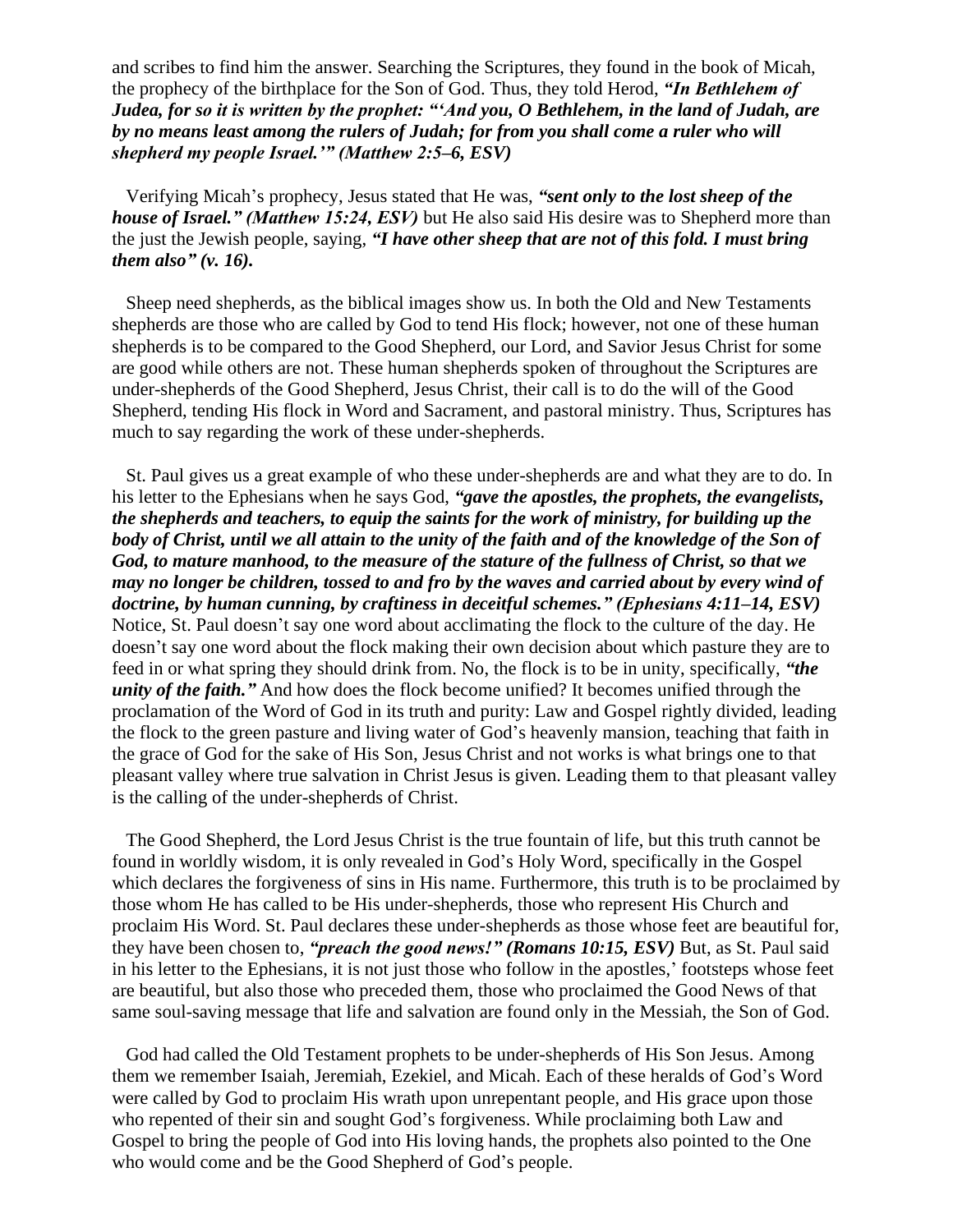The Old Testament Reading for today opens our eyes to the truth the God will be the Shepherd of His people. He says, *"I myself will be the shepherd of my sheep, and I myself will make them lie down, declares the Lord GOD. I will seek the lost, and I will bring back the strayed, and I will bind up the injured, and I will strengthen the weak, and the fat and the strong I will destroy. I will feed them in justice." (Ezekiel 34:15–16, ESV)* God takes this position because many whom He had called to be an under-shepherd of His proved to be unfaithful. They did not feed the sheep the green pasture of God's Word but fed their own bellies instead. Therefore, God declares, *"Behold, I am against the shepherds, and I will require my sheep at their hand and put a stop to their feeding the sheep. No longer shall the shepherds feed themselves. I will rescue my sheep from their mouths, that they may not be food for them." (Ezekiel 34:10, ESV)*  Rather than shepherd the flock to the food God would have them eat, these unfaithful undershepherds led their flocks into barren and bitter pastures for food; where the sheep begin to die.

Therefore, through Ezekiel, God said, *"And I will set up over them one shepherd, my servant David, and he shall feed them: he shall feed them and be their shepherd. And I, the LORD, will be their God, and my servant David shall be prince among them. I am the LORD; I have spoken." (Ezekiel 34:23–24, ESV)* This Shepherd is not the King David of history, but rather our Lord Jesus Christ. Jeremiah makes this clear when the Lord spoke through him, saying, *"Behold, the days are coming, declares the LORD, when I will raise up for David a righteous Branch, and he shall reign as king and deal wisely, and shall execute justice and righteousness in the land. In his days Judah will be saved, and Israel will dwell securely. And this is the name by which he will be called: 'The LORD is our righteousness.'" (Jeremiah 23:5–6, ESV)*

The Lord our Shepherd, says of those who say they were called to be under-shepherds of His, but weren't, that they did not enter the sheepfold (the church) by the door (the call of the Holy Spirit), but instead they climbed in another way and that way is worldly not divine. Moreover, He calls them thieves and robbers (John 10:1-2). They seek power, wealth, and fame and care not for the sheep. Since they are hired hands, they will run from the flock at the slightest hint of trouble, thereby leaving the flock to fend for themselves, leaving them at the mercy of the world, their flesh, and Satan. However, the under-shepherd who enters by the door, through the call of Christ, is a true under-shepherd of the sheep.

Today, as in the past, these uncaring false shepherds lead the people astray. Rather than lead them to the pure milk of the Gospel, they feed them the unhealthy and unsavory pablum of the world. Teaching myths rather than sound doctrine, teaching, that you have the power to choose God without His call, that when you are baptized, it is an act of obedience, thereby turning the pure Gospel of Baptism into a Law which cannot save, teaching that the body and blood of our Lord, Jesus Christ is not present in, under, and with the bread and wine of Holy Communion as Scripture clearly says it is, teaching that our Lord's Sacrament's are nothing more than men's foolishness, and so many other false doctrines that do not agree with the sound words of our Lord Jesus Christ (1 Tim. 6:2-5) and thereby drive people away from Christ. God save us from such things.

But thanks be to God, *"The Lord is our righteousness!"* This Lord is our Good Shepherd, our Lord, and Savior Jesus Christ. He shepherds us today through His true under-shepherds whom He places over His flock. These under-shepherds care for the sheep, feeding them only the lifeproducing food of God's Word, while leading them to the living waters of Baptism where they are folded into God's covenant of peace, where they shall fear no evil knowing that God's goodness and mercy are with them all the days of their life as they dwell in the house of the Lord forever: as sheep in God's green pasture.